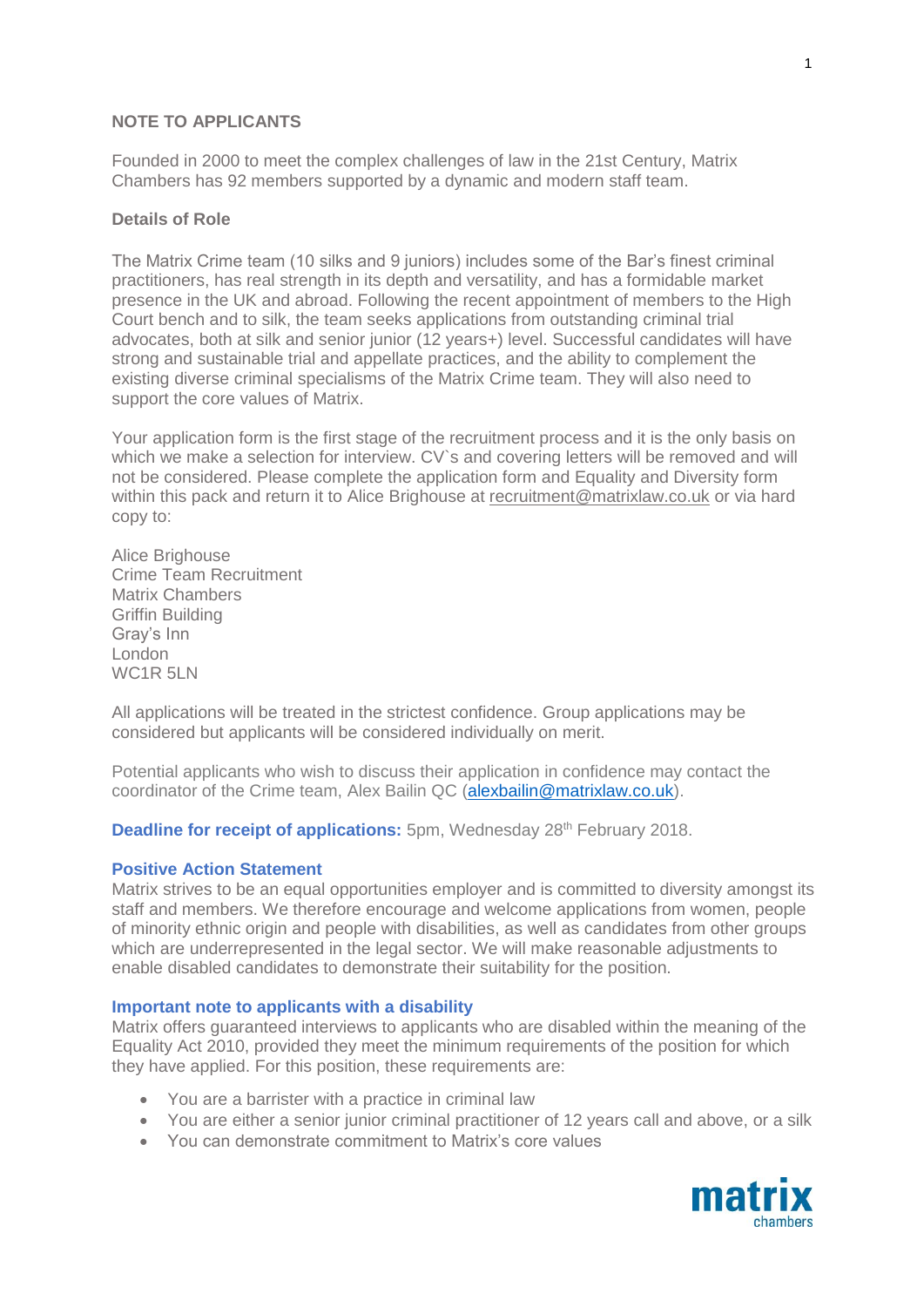If you are a disabled applicant and wish to take advantage of this scheme it may be necessary to inform the individuals who assess applications for this post that you are disabled. If you wish to take advantage of the guaranteed interview scheme and are happy for your disabled status to be disclosed to the assessors, please tick the box on the application form. If you are a disabled person and you prefer not to disclose this fact to the individuals who assess the applications forms then you do not have to tick the box, however this may mean that you cannot be guaranteed an interview even if you meet the minimum requirements for the position.

Should you wish to discuss reasonable adjustments or anything else relating to a disability in connection with this recruitment exercise, in confidence and with someone unconnected to the recruitment process, please contact Matrix's Equality Officer: Mathew Purchase [\(mathewpurchase@matrixlaw.co.uk\)](mailto:mathewpurchase@matrixlaw.co.uk).

### **Core Values**

Matrix is founded on the following core values: They are not just an empty mission statement; these Core Values underpin all that we do.

#### **1. A Commitment to working together to deliver legal services**

Teamwork and co-operation are important values. Although Members and Associates of Matrix are individual practitioners, they are committed to working together to deliver legal services including, in particular, through sharing legal knowledge and experience.

### **2. A democratic structure**

Within the management structure, all members have an equal say in the running of the practice.

#### **3. Client care and quality of service**

Individually and as a practice we are committed to providing a high quality of client care and legal service.

#### **4. Closer links between practising and academic lawyers**

Academic lawyers have historically been an under used resource at the bar. We are committed to enhancing collaboration with academic lawyers.

#### **5. Continuing education**

Matrix is committed to the continuing education of its Members, Associates and staff, for example by regular internal seminars and discussion groups and by supporting staff who wish to undertake relevant training and education.

#### **6. Efficiency in administration and management**

The practice is committed to being professionally managed, using efficient and effective administrative procedures and systems, including state-of-the-art information technologies.

#### **7. Ethical legal practice**

Members and Associates of Matrix have a shared commitment to the legal profession's wider responsibilities to society.

#### **8. Independence**

We are independent practitioners with a professional obligation to promote the interests of our clients, whoever they may be. The practice is committed to the protection of individuals' rights as well as the interests of corporate clients and public and governmental bodies.